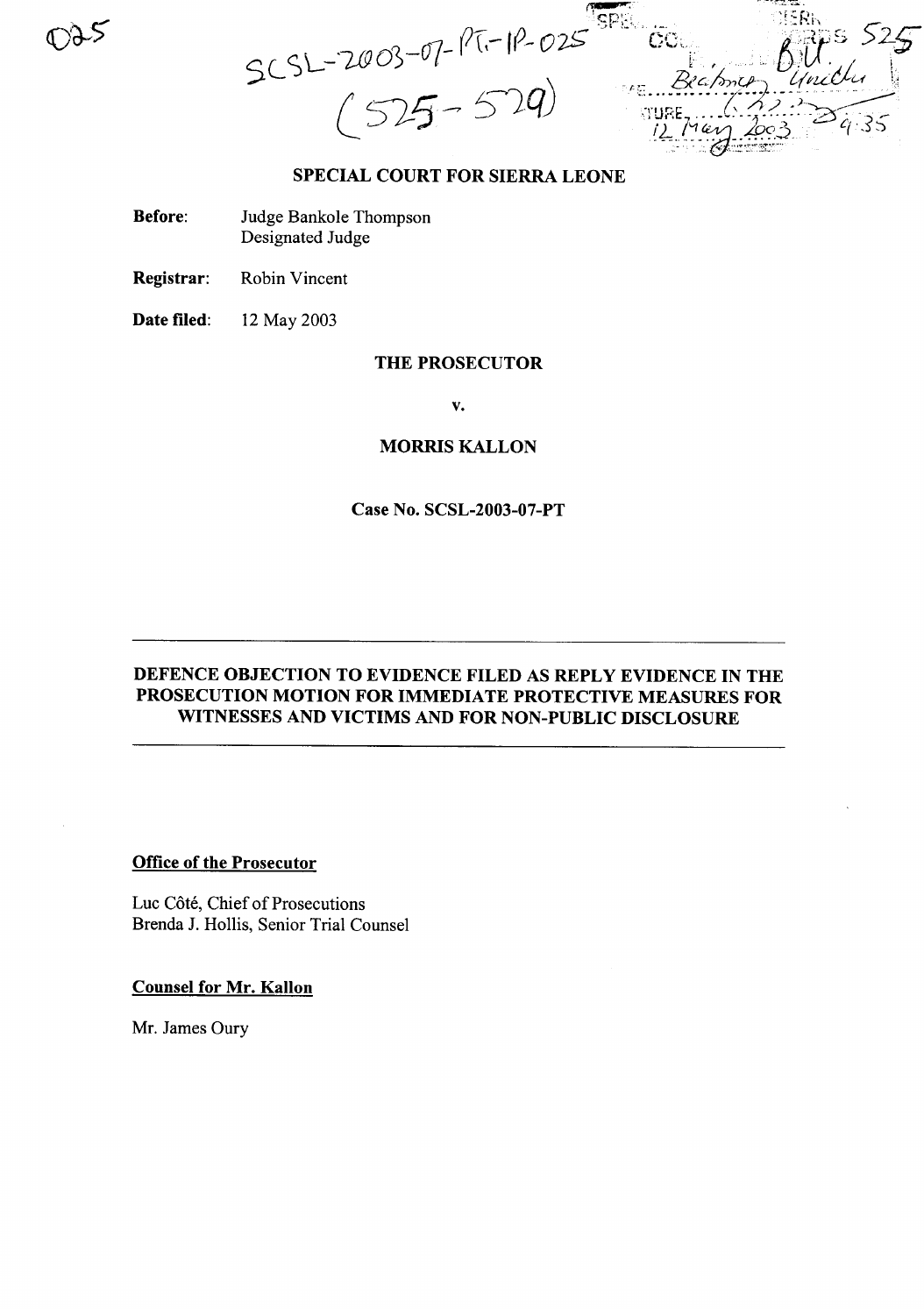1. Counsel for Morris Kallon files this motion to object to the admission of the materials referred to in paragraph 15 of the Prosecution Reply to Response of the Defence Office to Prosecution Motion for Immediate Protective Measures for Witnesses and Victims and for Non-Public Disclosure. The accused respectfully submits that the materials are not properly the subject of reply submissions and ought to have been included in the original Prosecution motion if they were to be considered in relation to that motion by this Court.

## **I.** THE FACTS

2. On 7 April 2003 the Office of the Prosecutor filed the Prosecution Motion for Immediate Protective Measures for Witnesses and Victims and for Non-Public Disclosure (hereinafter "the motion").

3. On 23 April 2003 the Defence Office filed a response on behalf of Mr. Kallon without prejudice to the right of counsel eventually assigned to him to deal with any protective measures as that counsel saw fit (hereinafter "the response").

4. On 30 April 2003 the Defence Office received the Prosecution Reply to Response of Defence Office to "Prosecution Motion for Immediate Protective Measures for Witnesses and Victims and for Non-Public Disclosure" (hereinafter "the reply"). The reply was filed 29 April 2003.

5. On 1 May 2003 Mr. James Oury and Mr. Steven Powles were provisionally appointed as counsel to Morris Kallon.

6. Paragraph 15 of the reply refers to the Declaration of Allan Quee, Director of Post-Conflict Reintegration Initiative for Development and Empowerment (PRIDE) dated 25 April 2003, the Declaration of Saleem Vahidy, Chief of Witness and Victims Unit for the Special Court dated 28 April 2003, the letter of President Kabbah to the President of the UN Security Council dated 14 March 2003 and the Declaration of Keith Biddle, Inspector General of Sierra Leone Police dated 29 April 2003. These materials are attached to the reply. The reply states the materials were submitted "to further assist the Court in response to Defence Counsel's submission" concerning the conditions which must be met for protective measures to be granted for Prosecution witnesses.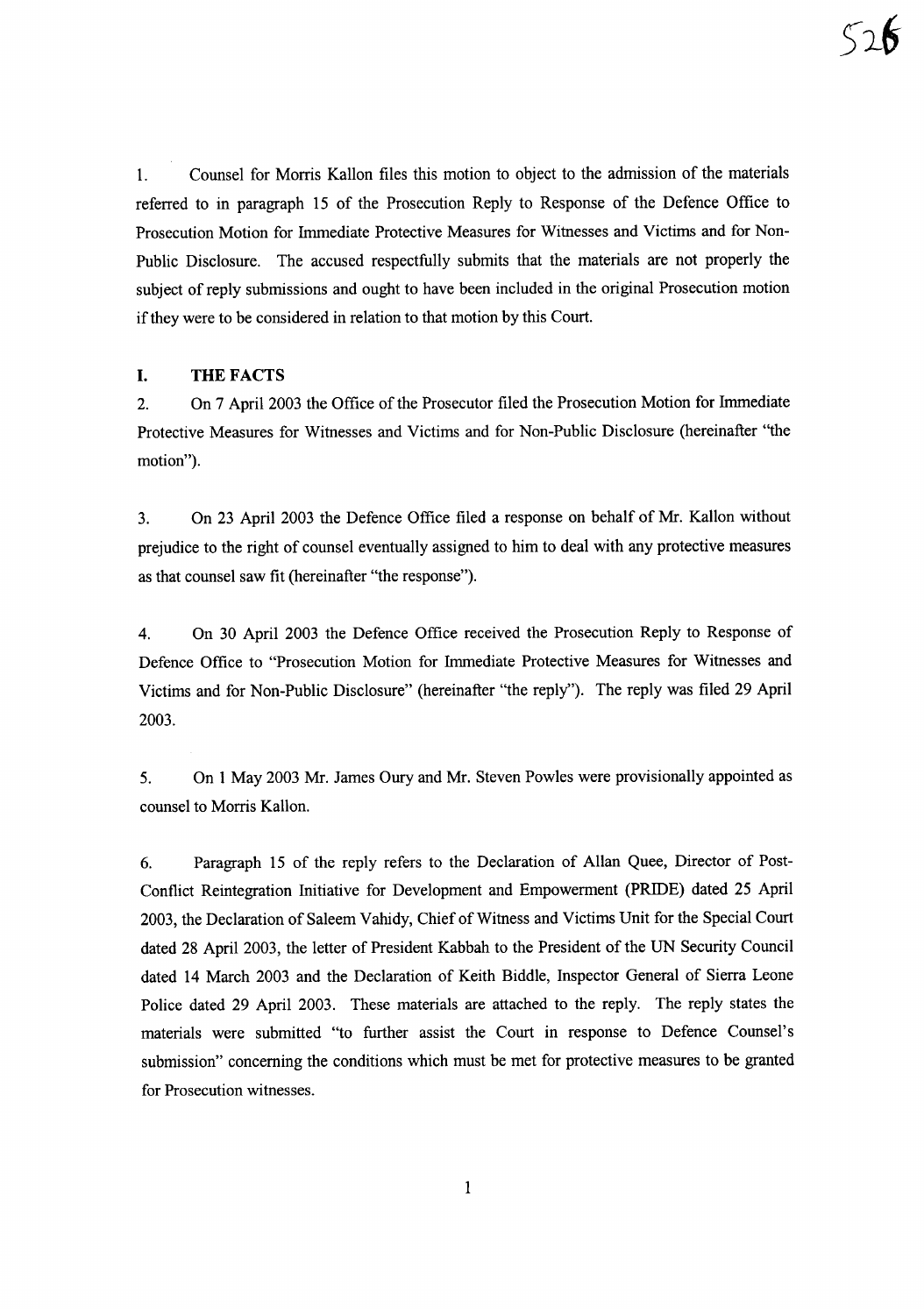7. According to Allan Quee's declaration PRIDE has spoken with ex-combatants in various areas. At least some of these ex-combatants have expressed fear of reprisal or intimidation should they be known to be witnesses for the Prosecution in any of the cases currently before the Special Court. The declaration also indicates that PRIDE has existed since April 200I and has been speaking with ex-combatants "since the indictments in early April".

8. Saleem Vahidy's declaration indicates that he has been Chief of the Special Court's Witness and Victim Unit since <sup>6</sup> January 2003. He declares that the civil war in Sierra Leone has damaged the administration of justice to the point where its ability to protect citizens of the country is "less than what it should be", that witness protection in Sierra Leone is more difficult than in Rwanda, and that it is not possible for his Unit to offer "complete protective measures" for each potential witness.

9. President Kabbah's letter to the President of the UN Security Counsel indicates that excombatants from the various factions of the civil war continue to present <sup>a</sup> threat to internal security.

10. Keith Biddle's declaration indicates that he does not believe the Sierra Leone Police currently have the capacity to guarantee the safety of potential witnesses before the Special Court.

# **II.** THE LAW

11. While the parameters of reply submissions and evidence are not addressed by the Court's Statute or Rules of Procedure and Evidence, the accused submits that considerations of fundamental fairness require reply evidence be restricted so that <sup>a</sup> responding party is not deprived of the opportunity to address evidence forming part of a moving party's case.

12. On this point the accused relies on the judgment of the Appeals Chamber of the ICTY in *Delalic et al., "Celebici Camp"* (available from w\\'W.un.org/icty). In that judgment (at paragraphs 269-293) the Appeals Chamber outlined the principles governing the admissibility of both rebuttal and fresh evidence. The paramount concerns in such <sup>a</sup> context are 1) whether the party seeking to adduce such evidence could have submitted it earlier through the exercise of due diligence; and 2) whether the admission of such evidence would operate unfairly to the opposing party. The Defence Office submits these principles apply equally to reply evidence in written submissions. In the context of the present motion, consideration 1) requires <sup>a</sup> consideration of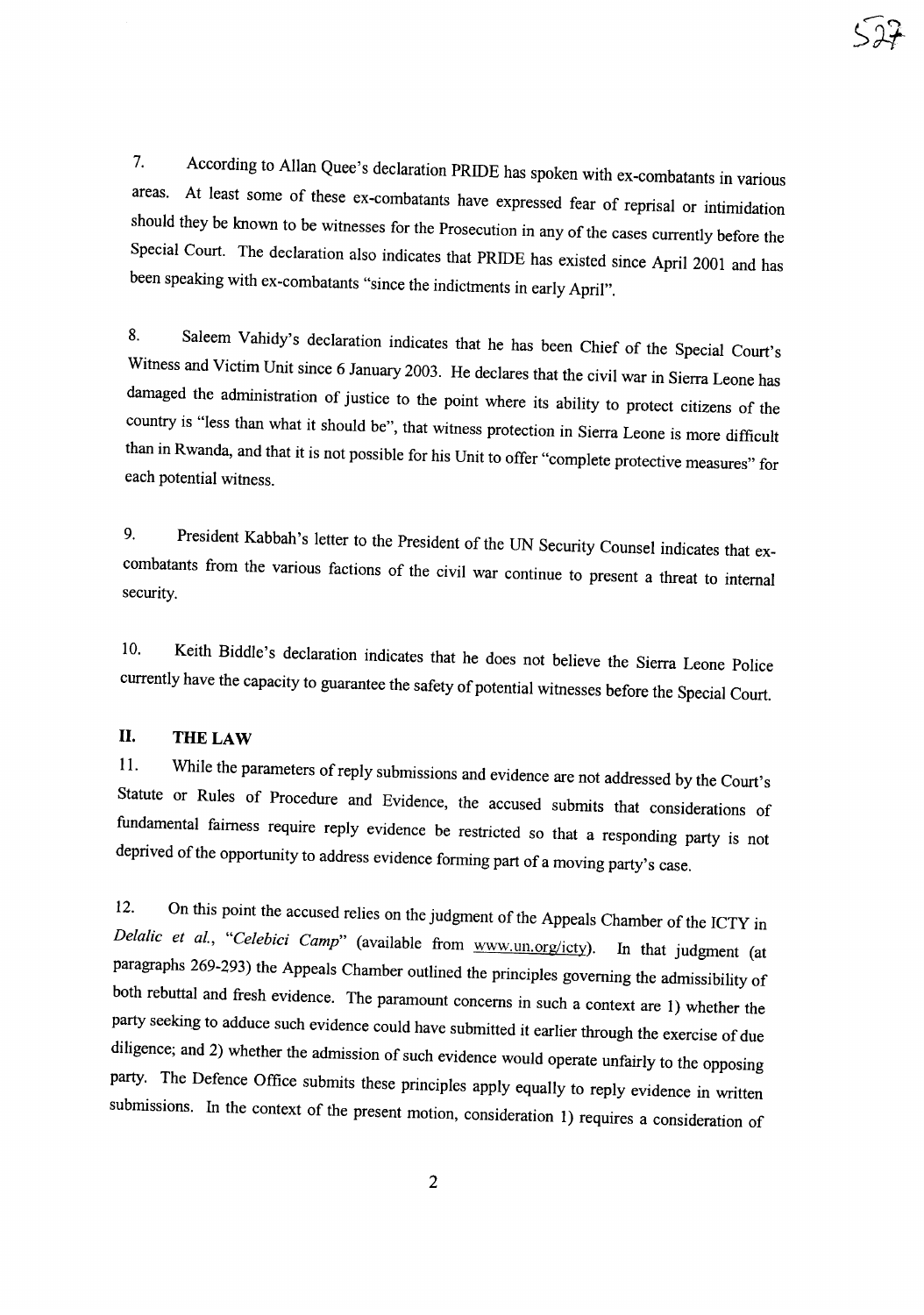whether the moving party had access to the evidence in question and whether its relevance was reasonably foreseeable from the outset of proceedings. Consideration 2) is closely related to the 1) and requires a consideration of whether the opposing party has a meaningful chance to address the evidence and the issues it raises

13. In *Delalic* the Appeals Chamber (at paragraph 273) agreed that the applicable standard in the case of rebuttal evidence was that such evidence "must relate to <sup>a</sup> significant issue arising directly out of defence evidence which could not reasonably have been anticipated". Thus the ICTY adopted the rule familiar in many common law jurisdictions that <sup>a</sup> moving party must, at the outset of its case, adduce evidence necessary to prove that case AND to address any points which it reasonably foresees the opposing party making.

14. In the present case, the security situation in Sierra Leone and the grounds for fears expressed by potential witnesses were clearly material issues from the outset of the motion for protective measures. The accused submits that the reply materials merely readdress the two factual issues which formed the basis of the Prosecution's original motion. The Prosecution's reply acknowledges that fact in paragraph <sup>15</sup> where the Prosecution states that these materials are being submitted "to *further* assist the Court" [emphasis added]. The materials do not address an issue raised by the Defence Office's response which the Prosecution could not reasonably have anticipated. Rather, they seek to add more detail to matters already set out in the Statement of Morie Lengor and the Declaration of Alan White attached to the Prosecution's original motion. The Prosecution had access to the evidence submitted in reply before it filed its motion as all the declarants were available at that time as was President Kabbah's letter. The principle in *Delatic* demanded the Prosecution file the material with the original motion. Submitting this material at this late stage acts unfairly to the accused because he has had no opportunity to address it in his response.

15. The procedure on written motions seeks, among other things, to impose finality to the submissions which can be made to the Court. It is thus incumbent on all parties to ensure the evidence they offer in support of their position is submitted in a way which operates fairly for the opposing party and respects the need for finality with respect to submissions. If the rebuttal evidence rules outlined above are not respected such action risks making motions an endless process where reply evidence or submissions lead to counter-reply and counter-counter-reply. The accused files this objection because he views the Prosecution's submission of this further